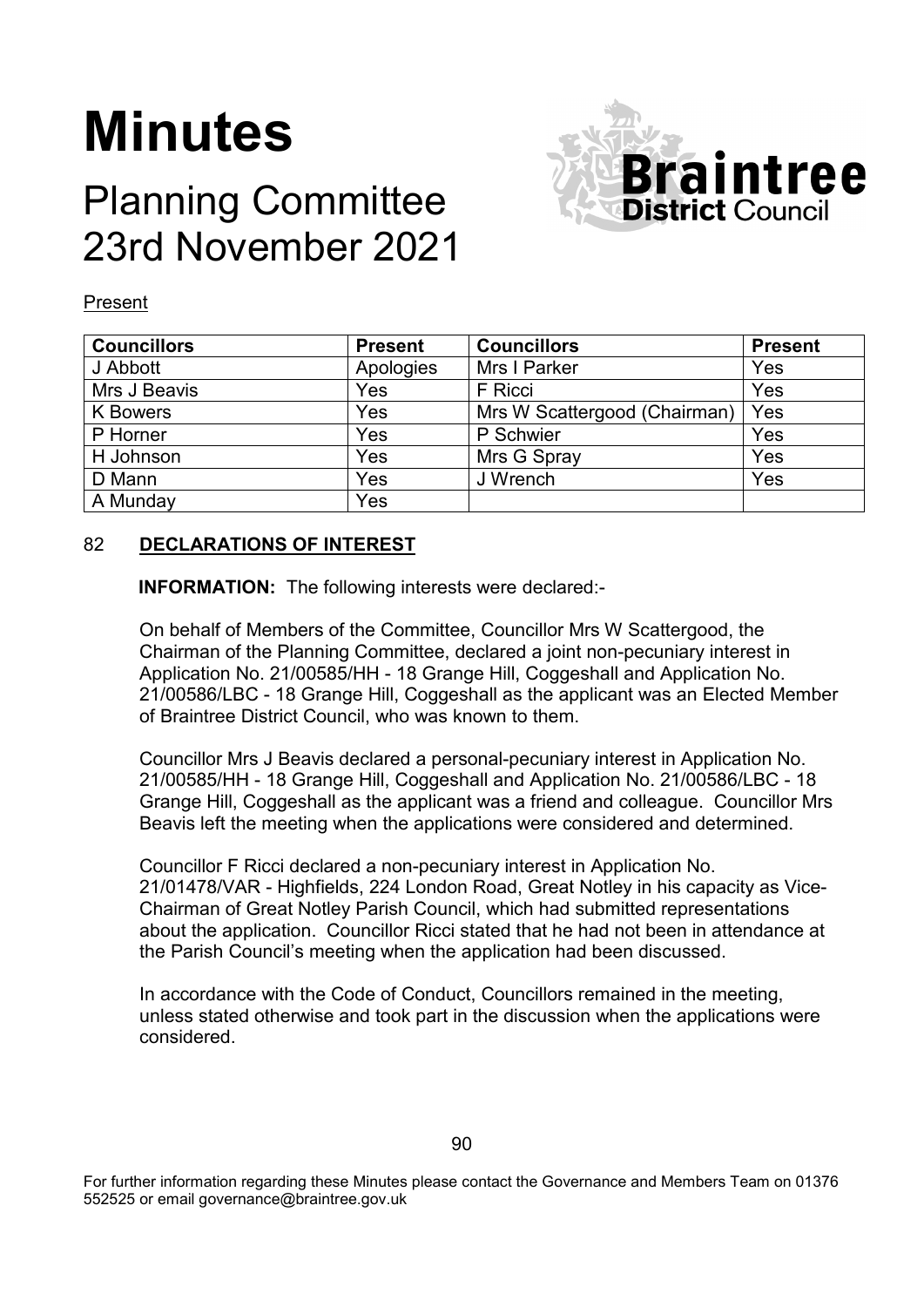### 83 **MINUTES**

**DECISION:** It was reported that the Minutes of the meetings of the Planning Committee held on 28th September 2021, 12th October 2021, 26th October 2021 and 2nd November 2021 were not available for approval.

#### 84 **QUESTION TIME**

**INFORMATION:** There was one statement made about the following application. The person who had registered to participate during Question Time made their statement immediately prior to the Committee's consideration of the application.

Application No. 21/01478/VAR - Highfields, 224 London Road, Great Notley

Principally, these Minutes record decisions taken only and, where appropriate, the reasons for the decisions.

### 85 **PLANNING APPLICATIONS APPROVED**

Planning Application No. 21/02912/HH - 26 High Garrett was determined en bloc.

**DECISION:** That the undermentioned planning applications be approved under the Town and Country Planning Act 1990, including Listed Building Consent where appropriate, subject to the conditions and reasons contained in the Planning Development Manager's report. Details of these planning applications are contained in the Register of Planning Applications.

| Location   | Applicant(s)                   | <b>Proposed Development</b>                                                  |
|------------|--------------------------------|------------------------------------------------------------------------------|
| Coggeshall | <b>Councillor Tom</b><br>Walsh | Single-storey rear extension<br>and internal alterations, 18<br>Grange Hill. |
|            |                                |                                                                              |
| Location   | Applicant(s)                   | <b>Proposed Development</b>                                                  |
|            |                                |                                                                              |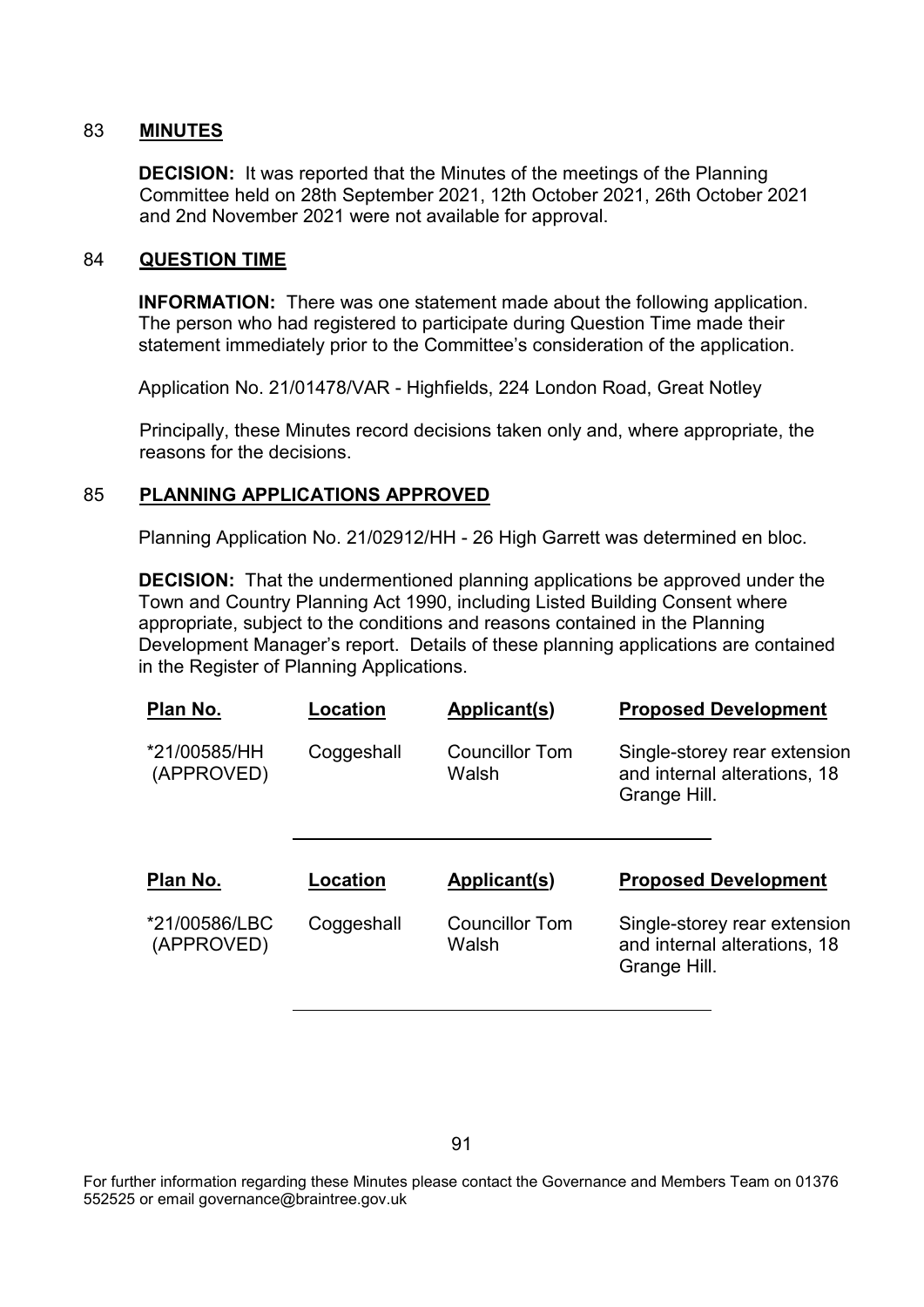| <u>Plan No.</u>             | Location            | <b>Applicant(s)</b>            | <b>Proposed Development</b>                                                                                                                                                                                                                                                                                                                                                                                                                                                                                                                                                                    |
|-----------------------------|---------------------|--------------------------------|------------------------------------------------------------------------------------------------------------------------------------------------------------------------------------------------------------------------------------------------------------------------------------------------------------------------------------------------------------------------------------------------------------------------------------------------------------------------------------------------------------------------------------------------------------------------------------------------|
| *21/01478/VAR<br>(APPROVED) | <b>Great Notley</b> | South East<br>Developments Ltd | Variation of Condition 2<br>(Approved Plans) of<br>permission 15/00176/FUL<br>granted 19/06/2015 for:<br>Demolition of former farm<br>shop, piggeries, vacant<br>dwelling and existing<br>recreation room and<br>erection of 6 No. detached<br>houses with associated new<br>access to London Road,<br>private access road, turning<br>head, garages and car<br>parking spaces, foul and<br>surface drainage and<br>landscaping. Variation would<br>allow: - Variation of house<br>types and finishes. -<br>Changes to the access /<br>internal road layout,<br>Highfields, 224 London<br>Road |

In considering this application, the Members of the Planning Committee received an updated report regarding the Council's five year housing land supply position and the planning balance of the application.

It was reported that since the publication of the Agenda for this meeting of the Planning Committee, the Council had received an appeal decision relating to land North of Station Road, Earls Colne (APP/Z1510/W/21/3267825). In the decision letter the Inspector had concluded from the evidence put forward that the Council could not demonstrate a five year supply of housing land and he considered that the supply was between 4.7 and 4.9 years.

However, the Council had subsequently reviewed its housing land supply position and, based on current evidence, it was considered that there was a deliverable supply for a period of 5.27 years. As such, it was considered that the 'tilted balance' pursuant to Paragraph 11 (d) of the National Planning Policy Framework did not have to be engaged when determining the application.

The Planning Development Manager had re-considered the planning balance of the application based on the change to the housing land supply position and it was considered that the recommendation for approval should be maintained.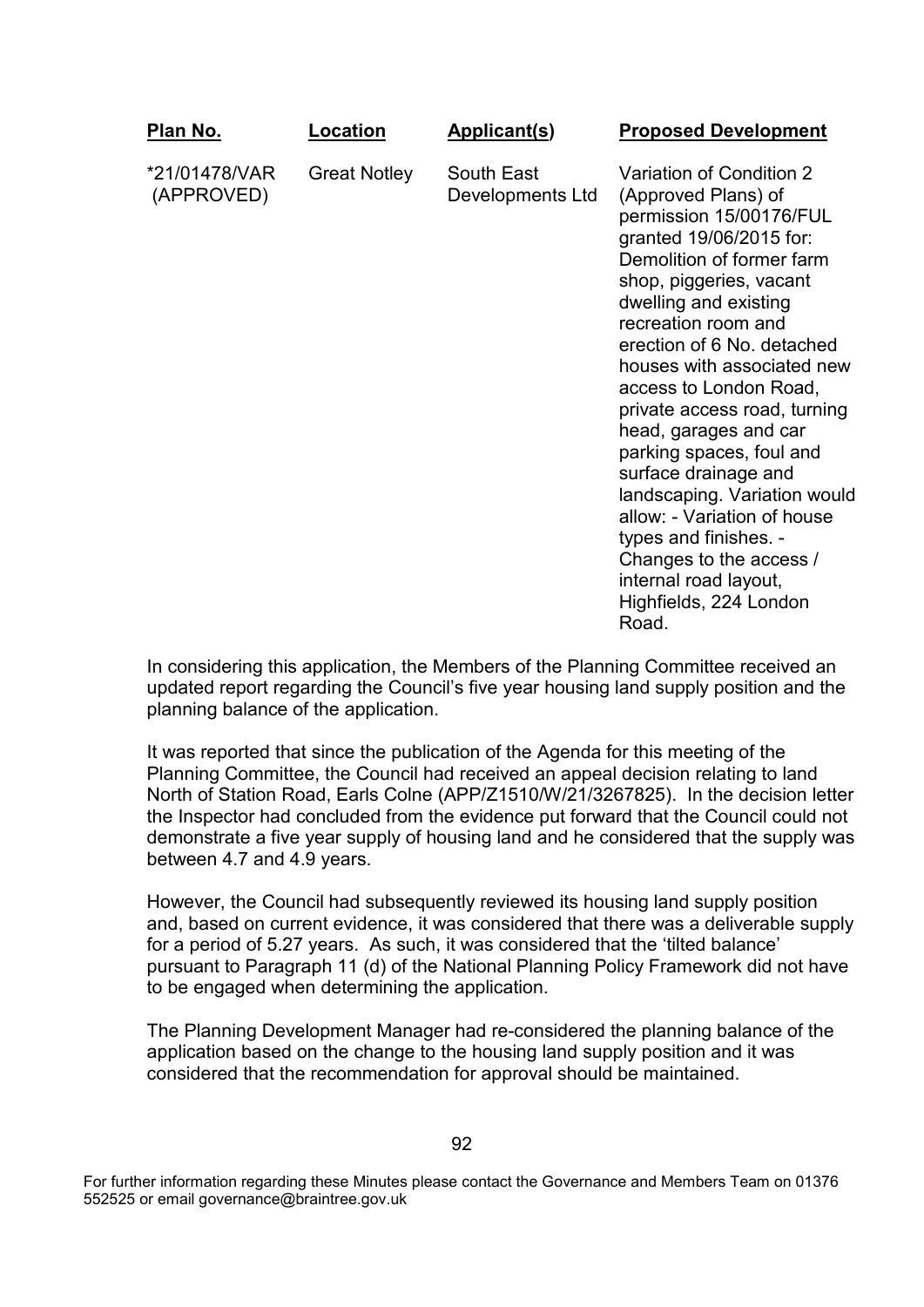| Plan No.                    | <b>Location</b>     | <b>Applicant(s)</b>                  | <b>Proposed Development</b>                                                                                                                                         |
|-----------------------------|---------------------|--------------------------------------|---------------------------------------------------------------------------------------------------------------------------------------------------------------------|
| *21/02430/ADV<br>(APPROVED) | Witham              | <b>Braintree District</b><br>Council | 2 No. non-illuminated<br>roundabout sponsorship<br>signs, Roundabout North of<br>Mayland House, The Grove.                                                          |
| Plan No.                    | Location            | <b>Applicant(s)</b>                  | <b>Proposed Development</b>                                                                                                                                         |
| *21/02431/ADV<br>(APPROVED) | Witham              | <b>Braintree District</b><br>Council | 2 No. non-illuminated<br>roundabout sponsorship<br>signs, Roundabout at<br>Gershwin Boulevard,<br>Maltings Lane.                                                    |
| <b>Plan No.</b>             | <b>Location</b>     | <b>Applicant(s)</b>                  | <b>Proposed Development</b>                                                                                                                                         |
| *21/02545/FUL<br>(APPROVED) | <b>Braintree</b>    | C/o Euro Car<br>Parts Ltd            | Retention of change of use<br>from Use Class B2<br>(Industrial) to Use Class B8<br>(Storage & distribution) with<br>ancillary trade counter, 3<br>Springwood Court. |
| Plan No.                    | <b>Location</b>     | <b>Applicant(s)</b>                  | <b>Proposed Development</b>                                                                                                                                         |
| *21/02912/HH<br>(APPROVED)  | <b>High Garrett</b> | Mr and Mrs<br>Howard and<br>Ranson   | Erection of first-floor rear<br>extension over existing, and<br>single-storey rear extension,<br>26 High Garrett.                                                   |

## 86 **PLANNING APPLICATION REFUSED**

**DECISION:** That the undermentioned planning application be refused for the reasons contained in the Planning Development Manager's report, as amended below. Details of this planning application are contained in the Register of Planning Applications.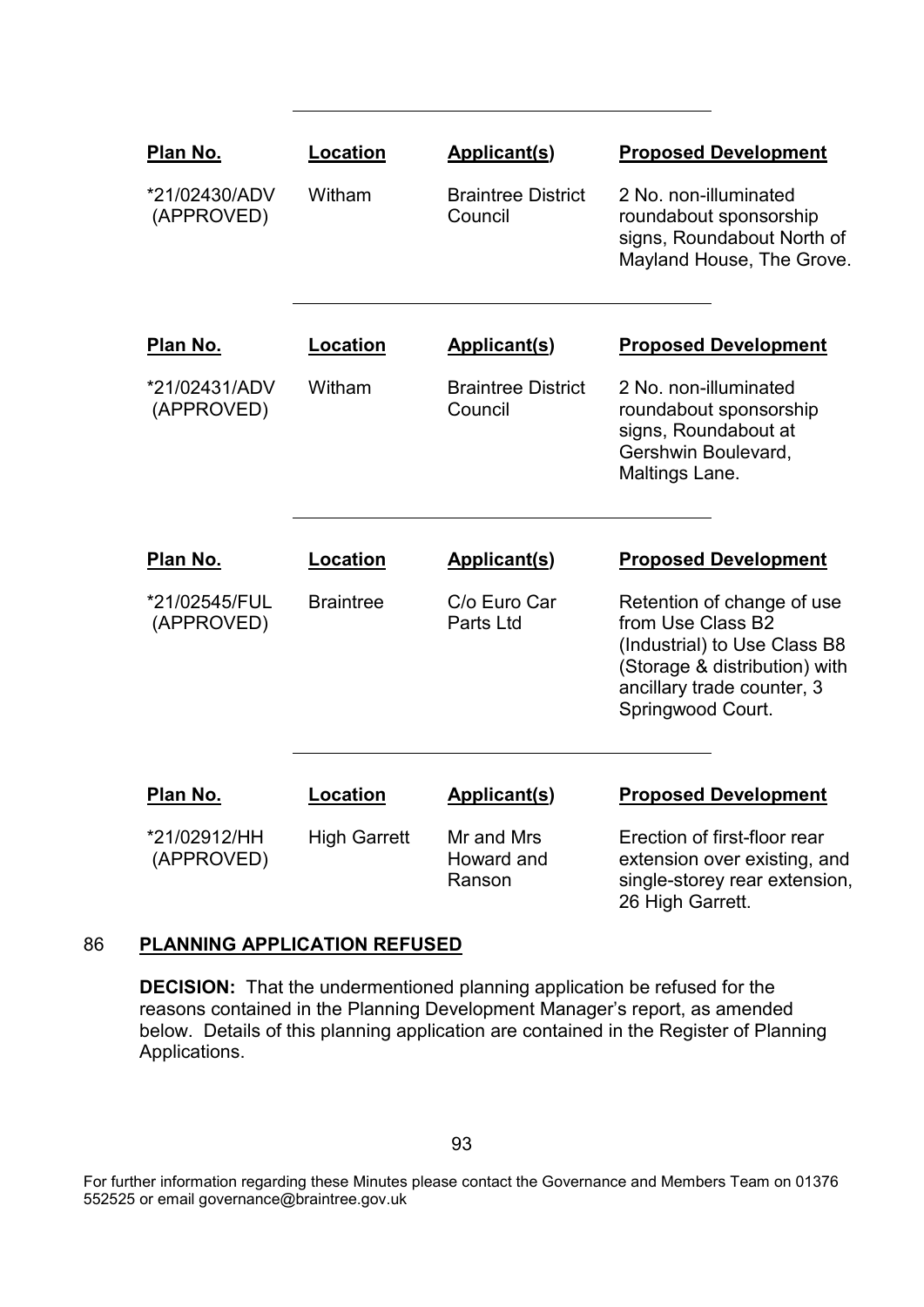| Plan No.                   | Location  | Applicant(s)          | <b>Proposed Development</b>                                                                                                                                                                                                                                                                                                            |
|----------------------------|-----------|-----------------------|----------------------------------------------------------------------------------------------------------------------------------------------------------------------------------------------------------------------------------------------------------------------------------------------------------------------------------------|
| *21/00929/OUT<br>(REFUSED) | Ridgewell | Q Developments<br>Ltd | Outline planning permission<br>with all matters reserved apart<br>from access for development<br>of up to 24 dwellings including<br>details of access into and<br>within the site, parking<br>arrangements, garages, open<br>space, landscaping, drainage<br>measures and all other<br>associated works, land South<br>of Chapel Road. |

In considering this application, the Members of the Planning Committee received an updated report regarding the Council's five year housing land supply position and the planning balance of the application.

It was reported that since the publication of the Agenda for this meeting of the Planning Committee, the Council had received an appeal decision relating to land North of Station Road, Earls Colne (APP/Z1510/W/21/3267825). In the decision letter the Inspector had concluded from the evidence put forward that the Council could not demonstrate a five year supply of housing land and he considered that the supply was between 4.7 and 4.9 years.

However, the Council had subsequently reviewed its housing land supply position and, based on current evidence, it was considered that there was a deliverable supply for a period of 5.27 years. As such, it was considered that the 'tilted balance' pursuant to Paragraph 11 (d) of the National Planning Policy Framework did not have to be engaged when determining the application.

The Planning Development Manager had re-considered the planning balance of the application based on the change to the housing land supply position and it was considered that the recommendation for refusal should be maintained. Furthermore, it was considered that even if the 'tilted balance' was to be engaged, the adverse impacts of the proposal would significantly and demonstrably outweigh the benefits when assessed against the policies in the National Planning Policy Framework taken as a whole and that the application should therefore be refused.

The Committee refused this application, subject to the amendment of Reason No. 2 as follows:-

#### Amended Reason

2. The proposed development, by reason of failing to provide adequate visibility splays and by failing to provide a safe connection to the existing public footpath